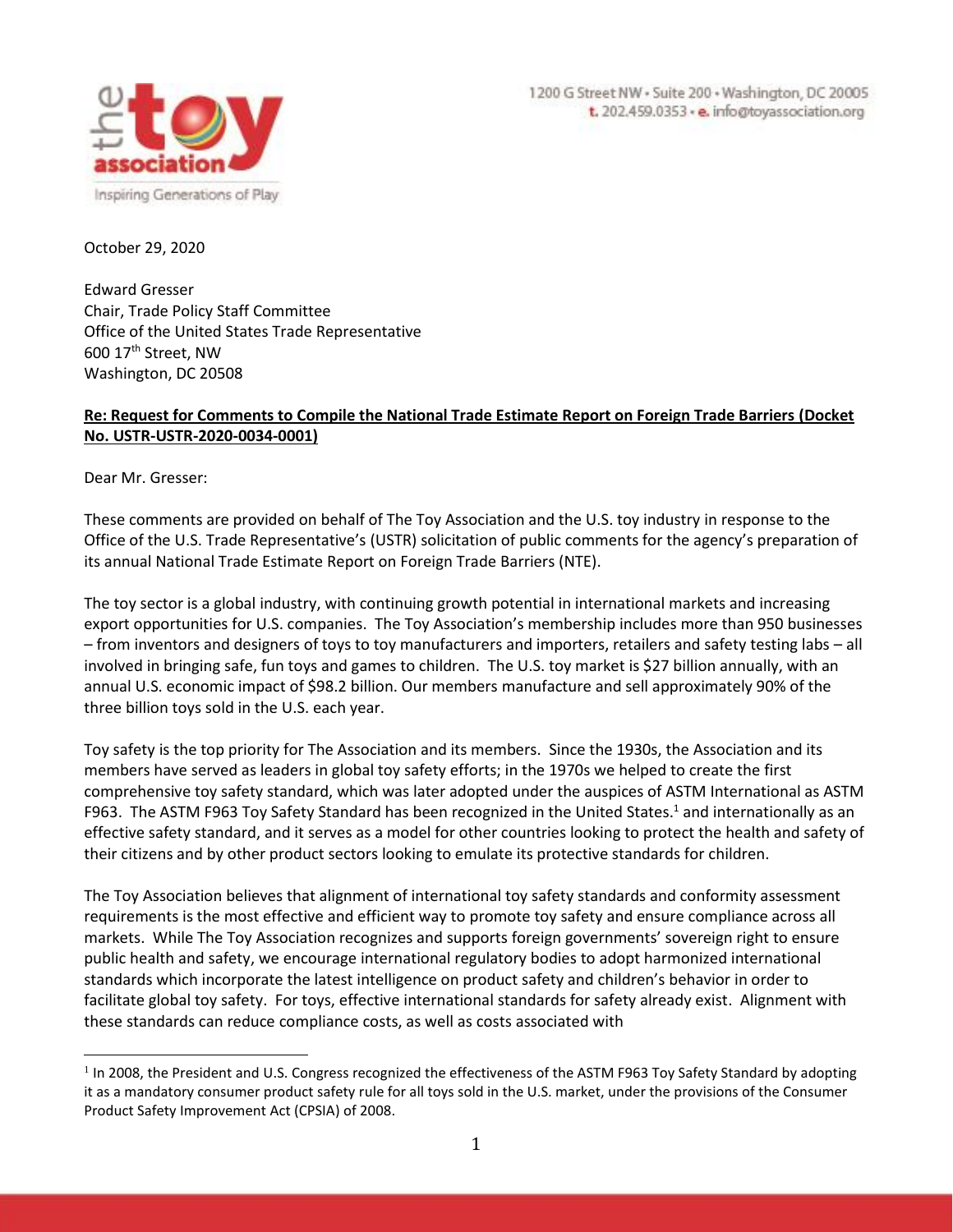manufacturing, administration, and testing. These reduced costs and increased efficiencies result in lower product prices for consumers, more open markets among nations and greater product availability and choice.

Unfortunately, in carrying out our mission to promote greater access to safe, quality toys for children across the globe, we have encountered frequent use of technical trade barriers as a means of restricting imports by many governments. In some cases, these requirements have only a tenuous connection to safety, while in other cases, well-intentioned measures are unduly onerous without a corresponding safety benefit.

We have provided a summary of some of existing and proposed actions by international governments, which pose significant concern to the U.S. toy industry as technical barriers to trade. As explained in detail below, these measures are inconsistent with the commitments and obligations of each country under the World Trade Organization (WTO) Agreement on Technical Barriers to Trade (TBT) because they create "unnecessary obstacles to international trade" and they are "more strict than necessary"— while providing little or no added health or safety benefit.

Beyond those technical barriers to trade, we also have noted certain tariff barriers facing our industry. These include India's recent tripling of its duty on toys to 60 percent, as well as ongoing efforts to reduce Brazil's 35 percent tariff on toys.

We appreciate this opportunity to provide comments for consideration by USTR for inclusion in the annual NTE Report.

## **Brazil**

## *Ordinance 563/217 Requirements for Conformity Assessment*

Since 2014, Brazil's Institute of Metrology, Standardisation and Industrial Quality (INMETRO) has been developing and implementing a "family registration" system to categorize and certify toys. The initial proposed Ordinances 489 and 310 were combined into, what was to be, a "final" regulation, Ordinance 563, which was adopted in early 2017.

On October 30, 2018, INMETRO notified the WTO of proposed revisions to Ordinance 563 (proposed "Complementary Ordinance 563") just two months before the imminent effective date of the still-in-place finalized Ordinance 563 in December 2018. At that time, INMETRO delayed the implementation date to December 2019, but never issued a revised Ordinance 563. Instead, INMETRO issued a series of additional ordinances on conformity assessments that pertain to toys, including Ordinances 404 and 503. Most recently, in June 2020, INMETRO published Ordinance 217, adding to the list of requirements.

The Toy Association has provided multiple, detailed sets of comments in response to INMETRO's TBT notifications of these ordinances. The U.S. toy industry's concerns regarding the issue remains as follows:

### *Concerns about Certification Requirements:*

Brazil has imposed "family registration system" requirements in its certification schemes for many products other than toys However, the family registration system requirement is especially difficult for toy manufacturers to meet because toy manufacturers typically manufacture a greater number of products, at lower price points, and with a much higher rate of turnover on a seasonal basis than do other product sectors. This combination of factors means that the new family registration certification requirement imposes disproportionately heavy costs and burdens on the toy industry.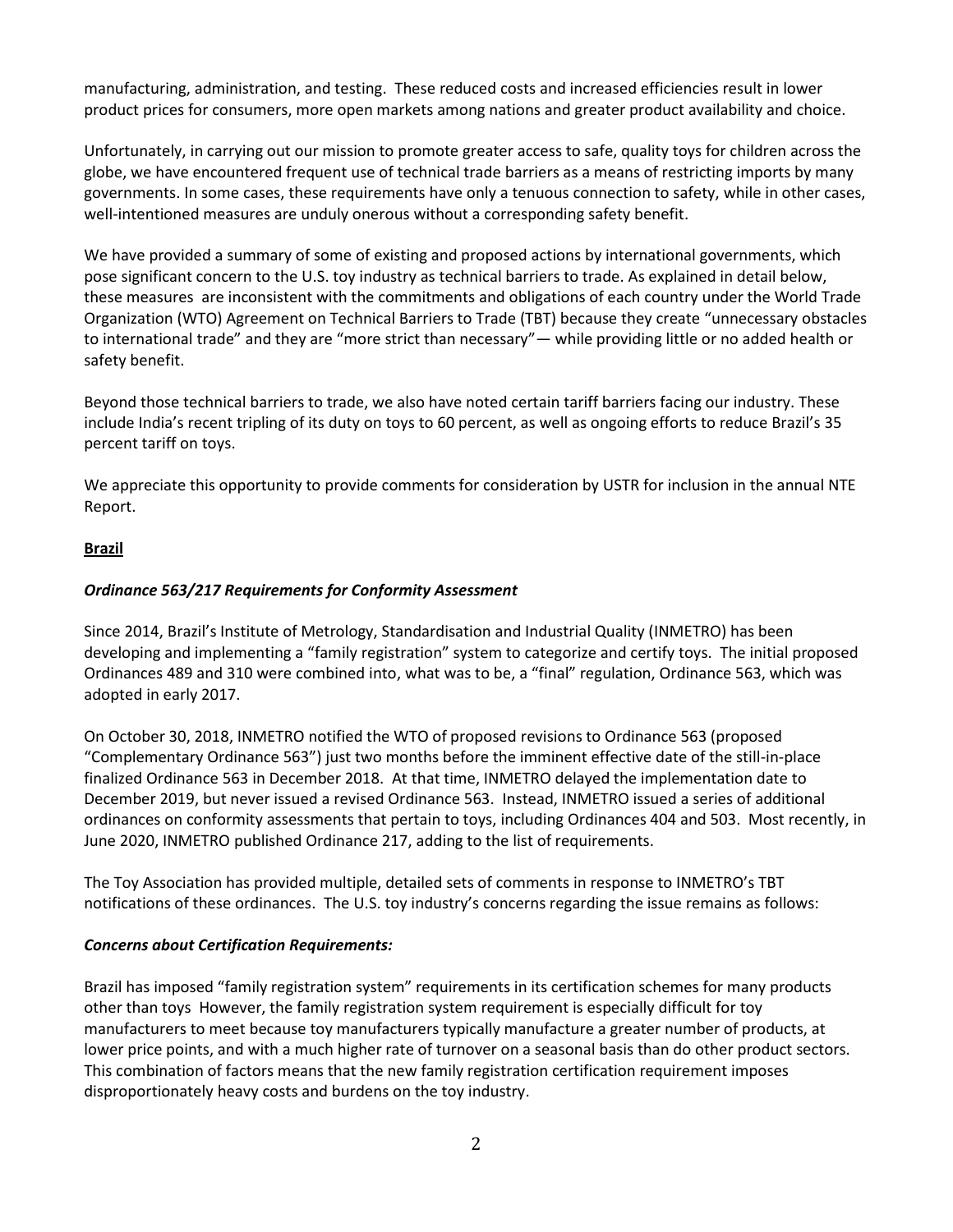The ordinances maintain the requirement that toy companies label packaging with a Conformity Identification Tag, that includes a product family-specific registration number obtained through the new Object Registration system, *after* the toy has been tested and certified by an official certifying party (OCP). This requirement not only results in significant inefficiencies in the supply chain, but forces importers to retool their entire supply chain so that the product can be tested and stored in a warehouse until INMETRO provides a registration number *prior* to import. This requirement, which is unique to Brazil, will be unnecessarily burdensome. It will result in significant cost increases and time-to-market delays, all with no improvement in safety.

Also, the certification process requires a company to first submit lengthy documentation, including a detailed description of the traceability procedure adopted by the supplier for the product and a descriptive toy "memorial" including extensive information, such as the list of raw materials used to manufacture the toy. Not only do these requirements impose a heavy administrative burden on companies, they also require companies to disclose confidential and proprietary business information.

We appreciate that INMETRO has been deliberative in considering conformity assessment for toys and its willingness to consider stakeholder input. However, the issuance of so many conflicting ordinances, many of which are disjointed and cross-reference other provisions, all of which are intended to remedy shortcomings in the MERCOSUR standard NM 300 and accommodate INMETRO's inability to effectively monitor the retail environment, has created years of confusion and uncertainty for our industry. For example, the latest ordinance, Ordinance 217, was not written as a stand-alone document and can only be interpreted by comparing it side-by-side with Ordinance 563. As a consequence, Ordinance 217 provides limited clarity. In fact, we have been unable to fully review Ordinance 217 and compare it to the earlier ordinances in time to provide further detail on this subject in our NTE comments, given the comparatively recent issuance of Ordinance 217, however, we believe it delays the effective date for Ordinance 563, while adding new changes to the requirements that stakeholders must review and analyze to ensure compliance with Brazilian standards.

### *Concerns about the Standards:*

MERCOSUR standard NM 300 has not been updated in several years. The existing NM 300 standard is aligned to a now-outdated version of ISO 8124. We understand that NM 300 is currently under review, and while there is little transparency to this process by outside parties, we request that Brazil work with the other MERCOSUR countries to update NM 300 to align the toy safety standard with the most recent version of ISO 8124.

Further, the Ordinances (outlined above) promulgate numerous requirements that either contradict or are redundant to NM 300. In addition, many of the ordinances are too broadly applied, inconsistent with international norms, and/or would result in banning safe toys.

### *Tariff Reduction for Toys*

In 2010, Brazil implemented an "emergency" measure imposing tariffs of 35 % on toy imports. With most countries of the world assessing either no duty on toys or a duty in the single digits, this made Brazil a notable outlier.

The Toy Association applauds the Bolsonaro administration's ongoing effort to reduce tariffs on toys from 35 to 20 percent. CAMEX recently issued a report on the proposal, following the conclusion of a public consultation period. We understand that a decision may be made soon by CAMEX.

The CAMEX report included support for the tariff reduction. Among the findings, CAMEX reported that the reduction in the tariff will result in: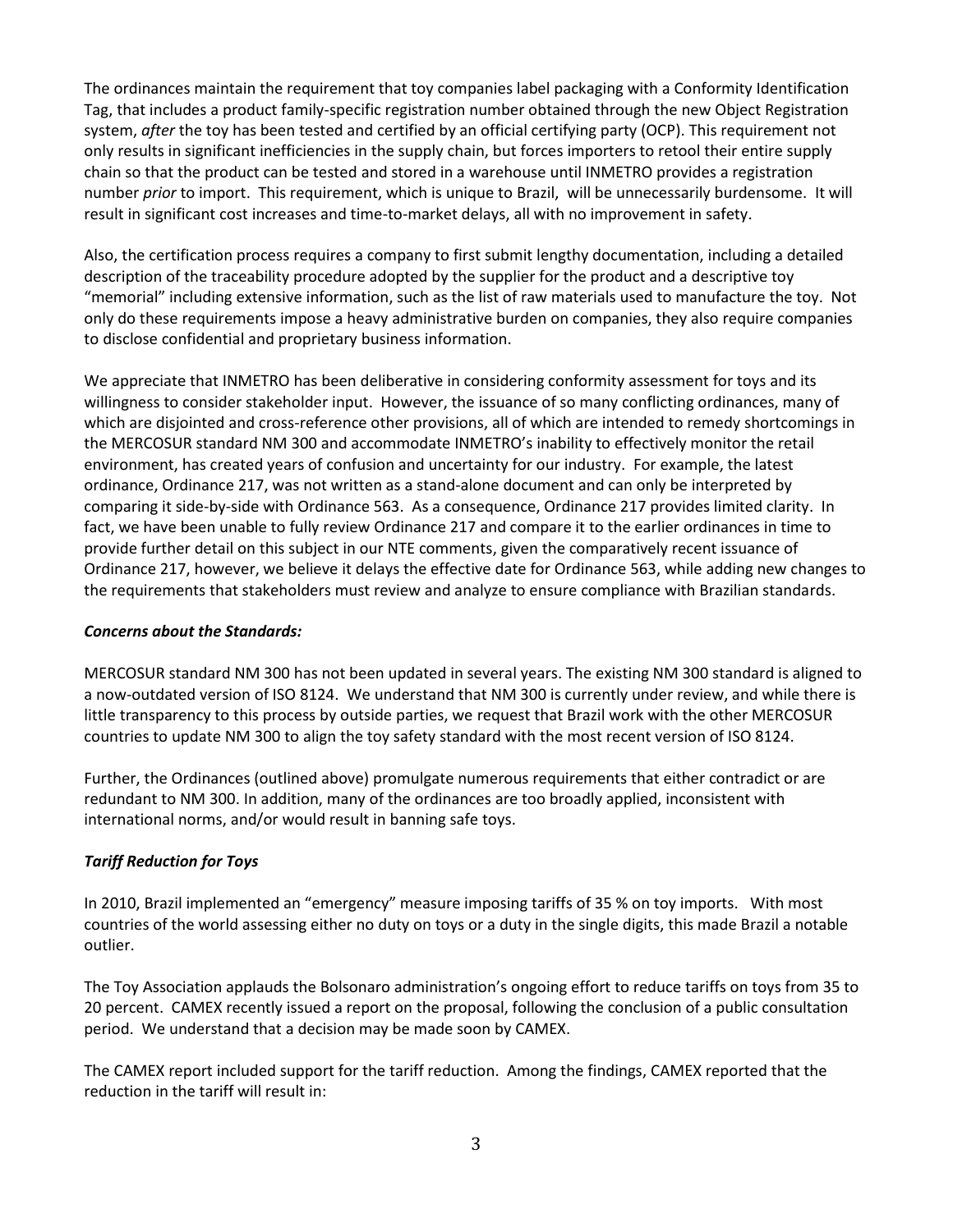- lower costs for Brazilian businesses, lower prices for Brazilian consumers and increased economic activity for the Brazilian economy; and
- will make quality toys more affordable and accessible to Brazil's children, reduce the import and sale of smuggled and counterfeit toys in Brazil and broaden the benefits of safe and engaging toys and play for Brazil's children.

It is important to note that even at the reduced rate of 20%, Brazil's toy tariff would remain among the highest in the world and would be insufficient to align Brazilian tariff policy to that of other countries in the international toy marketplace. We encourage CAMEX to continue to consider tariff reductions to bring its rates into alignment not only with MERCOSUR countries but with the international marketplace.

# **European Union**

## *Titanium Dioxide*

The European Union (EU) Commission (EC) has adopted a provision, the 2018 Adaptation to Technical and Scientific Progress (ATP), to amend the EU Regulation (EC) No. 1272/2008 on the Classification, Labelling and Packaging of Substances and Mixtures regulation (CLP) to include titanium dioxide as a category 2 carcinogen.

This change has been finalized by the EC and the European Parliament and will require classification and labeling of products for titanium dioxide on the basis that it poses a carcinogenetic hazard when inhaled. The provision will become effective in October 2021.

The U.S. toy industry appreciates USTR's raising this issue with the EU at the WTO's TBT Committee meetings since 2019. We remain concerned that the EU's ATP provision will have a significant deleterious effect on the toy industry, without corresponding benefits to safety, as explained in detail below:

- Titanium dioxide, an inert mineral, has widespread safe uses, including in paints, coatings, printing inks, plastics, cosmetics, food and feedstuffs, textiles, rubber and pharmaceuticals. Classifying titanium dioxide as a Category 2 carcinogen under the CLP, which would require product labeling to that effect on a host of downstream products, would be out of proportion to the potential risk posed by the substance, inconsistent with international standards on classification and labeling schemes such as the UN Globally Harmonized System and cause significant disruptions to trade without corresponding benefits.
- While it is possible that some uses of titanium dioxide could present a risk to health, such as in the case of respirable small particles, the potential risk from uses of titanium dioxide in toys is exceedingly remote. Titanium dioxide is typically used in toy materials such as plastics, rubber, paints and coatings. There is no reasonable risk of inhalation with such uses, and there is no scientific basis to regard the use of titanium dioxide as hazardous in such applications.
- As currently proposed, the ATP would impose labeling mandates on liquid mixtures containing more than 1% titanium dioxide with particle size of less than 10um. It would also mandate warnings on solid mixtures containing greater than 1% titanium dioxide, regardless of particle size. Unfortunately, a quirk in the EU Toy Safety Directive (TSD), specifically the Carcinogen, Mutagen, and Reprotoxin (CMR) restriction, prohibits the toy industry from warning by labeling but instead be prohibited from using more than 1% *or more of titanium dioxide in toys – even in the case of items in which there is no conceivable use that could result in respirable particles, such as in liquids that are not intended or likely to be sprayed or in solid parts.*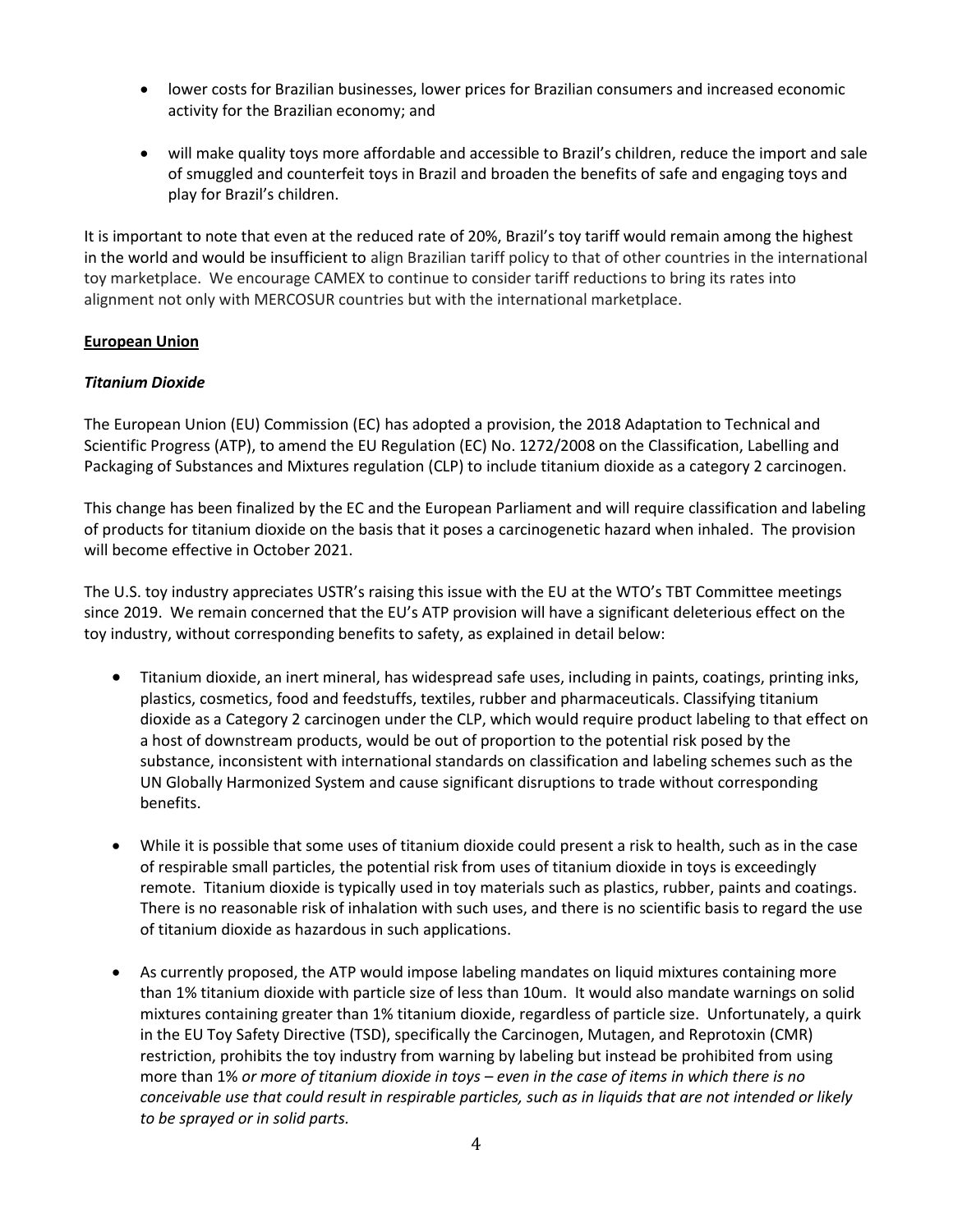- In contrast, this limitation differs from the recent opinion of the EU's Scientific Committee on Consumer Safety (SCCS) that titanium dioxide is safe in powder form in cosmetics at up to 25% concentration. There is no scientific basis to justify such inconsistent treatment of titanium dioxide in these categories of consumer products. Furthermore, the disparity underscores that the ATP is more stringent than necessary to accomplish its intended purpose, rendering its restrictions on the use of titanium dioxide in toys a violation of the EU's WTO obligations
- Even if the toy industry were granted a derogation from the TSD CMR requirement allowing for the use of higher levels of titanium dioxide in toys, the requirement to label toys with a warning of potential carcinogenicity would not enhance public safety because the potential risks of titanium dioxide use in toys are so remote. Importantly, while posing a burden on industry to comply, the use of a warning label in an instance when potential risks are so minimal also diminishes and dilutes the effectiveness of warning labels for those products posing genuine safety risks.

### **France**

# *Article 17 of the French Circular Economy and Anti-Waste Law n° 2020-105 Requiring Triman Logo (Triman Law)*

In February 2020, France adopted Law 2020-105, for the purpose of discouraging waste and requiring all products that generate waste, including toys, to be labeled on the product packaging with the Triman logo and waste sorting instructions for the packaging and product itself.

While The Toy Association supports the goal of reducing waste and promoting recycling, it is unnecessary and burdensome to require the Triman logo and sorting instructions to be included on product packaging. This will require toy manufacturers and importers to segregate, package and label specific products for France, in contrast to other EU member states, leading to delays, unnecessary costs and supply chain challenges. In addition, the expected enactment in January 2022 will pose additional challenges to toy manufacturers because it is likely to impact products that have already been developed, requiring redesign and possible reproduction of product labels and packaging.

The practical result will be France-specific packaging and labeling, adding costs to products destined for the French market and leading to higher prices. Moreover, requiring additional labels labeling on products such as toys is likely to lead to consumer confusion and reduced attention to labels related to safety.

The Toy Association has been monitoring, analyzing, and commenting on provisions involving packaging and labeling for several years, and appreciates the U.S. government's support in this regard. We have also worked with national toy associations in other countries. We have consistently found, both in our analysis and in practice, that provisions such as France's Triman law that require specific packaging and/or labeling result in confusion, compliance challenges and needless expense without resulting in a benefit to safety or the environment.

Finally, France has not notified this issue to the WTO in accordance with its obligations under the TBT agreement. We urge the French Government to notify the Triman Law to the WTO, consistent with its obligations, to permit The Toy Association and other interested parties an opportunity to provide our comments on this matter.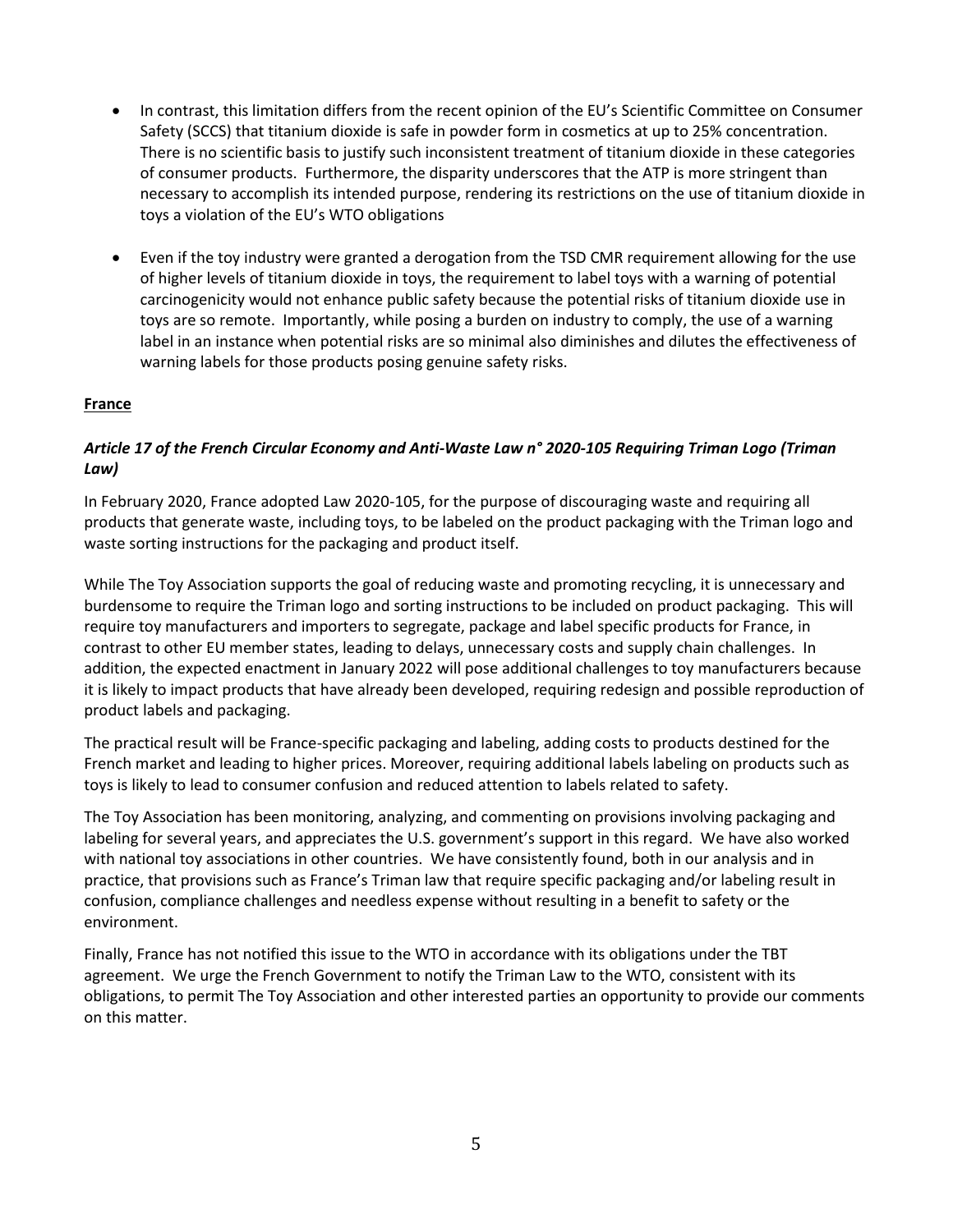## *Penalty for Green Dot Usage on Product Packaging*

The Government of France has issued a decree prohibiting the usage of the "Green Dot" on products and their packaging in France. The Green Dot is a widely recognized symbol in many European countries which signifies that for each piece of packaging, a financial contribution has been paid to a national packaging recovery organization. Further, France intends to impose a penalty on companies that sell products with the Green Dot on the packaging, despite the fact that the Green Dot is mandatory in many other European countries.

Precisely because the Green Dot is mandatory in some countries, France's prohibition on use of the Green Dot will put product manufacturers and retailers, including those in the toy industry, in the difficult position of navigating and complying with contradictory packaging requirements in Europe, having to segregate specific products for the French market to ensure that they do *not* carry the Green Dot, while risking potential penalties. The imposition of country-specific labeling requirements such as France's Green Dot prohibition will lead to substantial packaging and distribution costs which do not have any evident corresponding benefit, and is likely to result in inadvertent violations due to the realities associated with distribution and supply chain functioning.

Further, penalizing use of the Green Dot on the part of France seems counter-productive to a genuine interest in encouraging and fostering environmentally responsible practice.

Finally, like with the Triman Law (above), France has not notified this issue to the WTO in accordance with its obligations under the TBT agreement. We urge the French Government to notify its decree regarding "Green Dot" to the WTO, consistent with its obligations, in order to permit The Toy Association and other interested parties an opportunity to provide our comment on this matter.

## **India**

# *Draft Quality Control Order on Toys*

In April 2019, BIS issued a draft Quality Control Order (Control Order or QCO) to require toys manufactured outside of India to bear a "standard mark" that would certify that the toy conforms to applicable Indian standards. To obtain a standard mark, the applicant must register the product in question by brand and model number, make a self-declaration of conformity, submit test reports to BIS for consideration and submit an application -- all prior to the conduct of an on-site audit and verification testing by BIS. Should BIS approve the application and grant a license for the product to carry the standard mark, the mark would include the license number associated with issuance of the mark. Separate standard mark applications must be made for separate brands and models of product, even if they are manufactured with the same equipment in the same facility under similar manufacturing processes. The license number and reference standard must be printed on each mark, requiring special packaging and/or labeling.

The Control Order was originally scheduled to enter into force on September 1, 2020, but the Indian Department for Promotion of Industry and Internal Trade (DPIIT) recently delayed implementation to January 1, 2021. The Toy Association has provided BIS with a detailed account of its concerns about the Control Order, among the most pressing of which are as follows:

• The labeling and marking requirements are restrictive and unnecessarily burdensome, requiring manufacturers to segregate specific product for the Indian market and disallowing testing and marking of product families. These requirements are highly inefficient and burdensome given that different models of products often come from the same factories and have similar manufacturing processes. Further, the obligation to label products could be met by permitting the use of stickers, as well as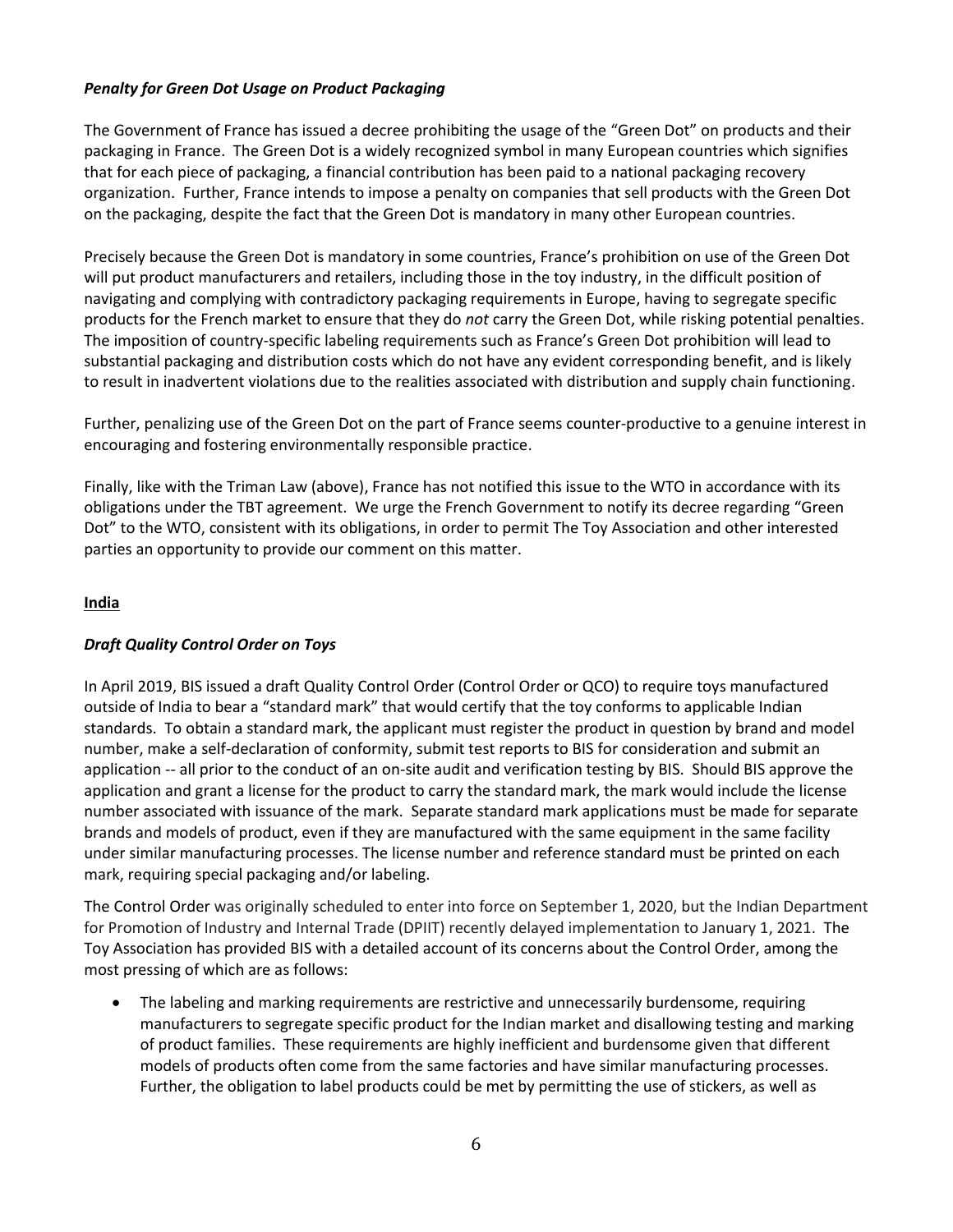acceptance of existing industry practices that promote safety without imposing undue burdens and costs.

- Companies selling toys in India are required to apply for and receive approval for a QCO license under the Indian scheme. Such application requires testing and on-site factory audits conducted by Indian Government representatives. The on-site factory audits and verification testing requirement is onerous and virtually impossible to satisfy (even during pre-pandemic conditions). Such audits are also unnecessary and inconsistent with international product safety practices. International safety norms ensure products meet harmonized safety requirements by requiring product testing by a laboratory accredited to international standards. Requiring an on-site factory audit *and* verification testing is duplicative, unnecessary and unduly burdensome. Further, because costs of the on-site audit, including travel to and from the factory by Indian government auditors must be paid by the manufacturer, the onsite audit requirement treats domestic manufacturers more favorably than foreign ones by capping auditor travel costs for domestic factories within India, while keeping them unlimited for foreign ones.
- While DPIIT announced in September that the effective date was delayed until January 1, 2021, we note that the process to apply for license is expected to take 3-4 months under normal conditions. As of October 2020, we have heard that only a few local manufacturers have received such a license. While foreign manufacturers have submitted many applications, there appears to be no hope their factories will be certified before the QCO takes effect given the inability of BIS inspectors to conduct overseas audits given pandemic-related travel restrictions . Moreover, as currently structured, the QCO will require the removal of all unsold imported toys from the Indian market - whether in distribution centers or on retailers' shelves - effective January 1.
- For these reasons, BIS should allow a workable transition period for enforcement of the Control Order to allow the shipment and distribution of compliant toys in India until there are adequate BIS resources to administer the requirements and allow manufacturers to sell products manufactured before the effective date.

### *Amendment in Policy Condition No. 2 to Chapter 95 of ITC (HS), 2017 – Schedule – 1 (Import Policy)*

The Toy Association remains concerned about India's Import Policy, which was announced, and enacted, without prior notice, by the Bureau of Indian Standards (BIS) in September 2017. The Import Policy requires all imported toys to be tested for compliance with Indian toy safety standards IS 9873 and IS 1566, using a conformity assessment facility accredited by the National Accreditation Board for Testing and Certification (NABL) in India. Prior to the Import Policy enactment, BIS had a process that was reasonably aligned with international norms, accepting toys tested to ISO 8124, as certified by a laboratory accredited under the International Laboratory Accreditation Cooperation (ILAC). Since the 2017 Import Policy was enacted, trade has been dramatically restricted as a result. Our concerns, as outlined in previous NTE submissions and summarized here, remain as follows:

- The Import Policy imposes significant and unnecessary burdens and costs on the global toy industry without providing any redeeming safety benefit. IS 9873 is significantly aligned to international toy safety standard ISO 8124, making the requirement to test to the Indian-specific IS 9873 duplicative and unnecessary. Requiring companies to retest their products to demonstrate compliance with a nearidentical standard does not improve toy safety, though it does increase compliance costs and serve to deter imports.
- The burdens of testing are further compounded by NALB's failure to certify an adequate number of testing laboratories. In fact, to date, the only ones that have been certified are in India. The limited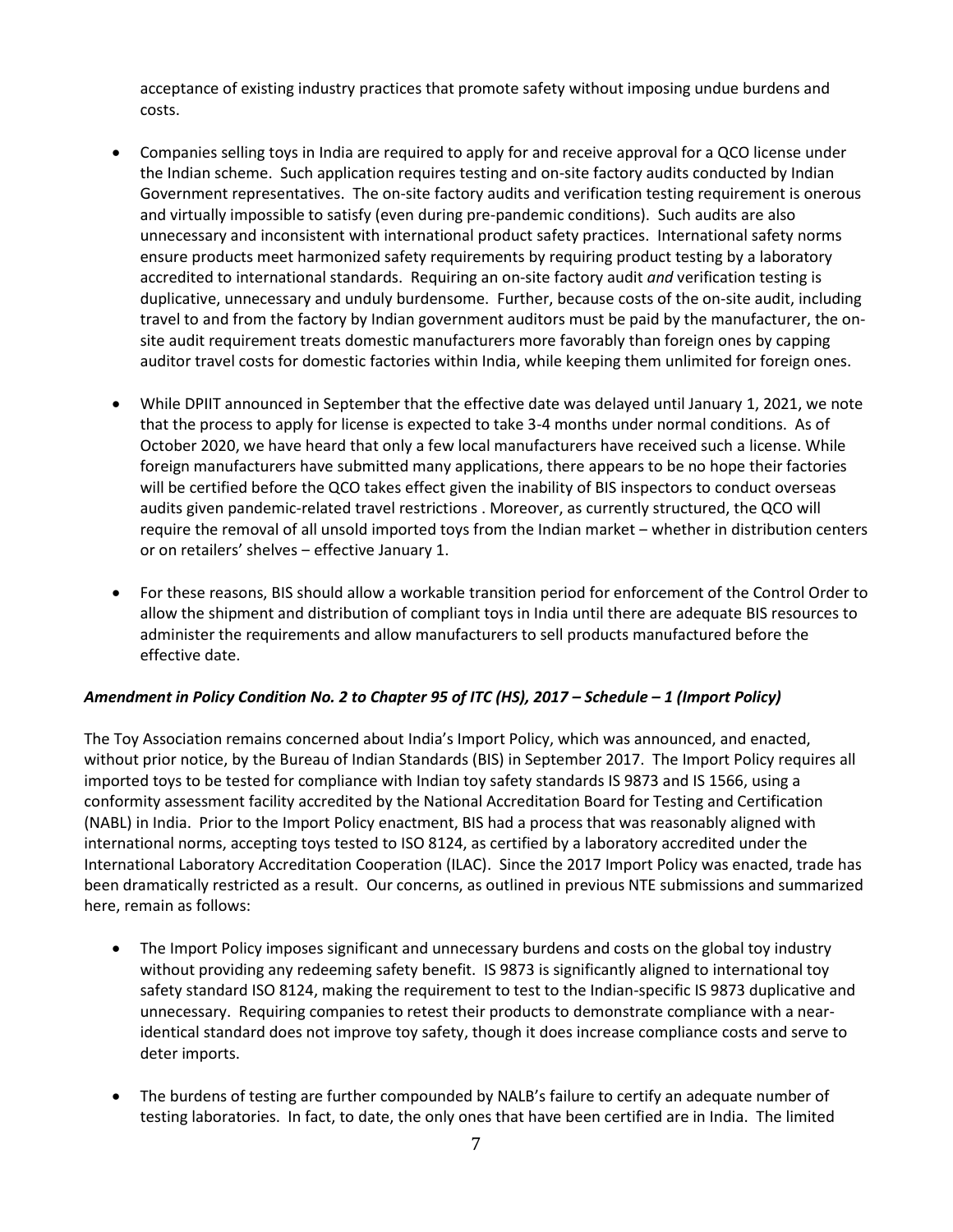number of certified laboratories, coupled with the de facto ban on testing by non-Indian labs, increases costs, delays time to market and creates supply chain difficulties

• The Import policy has created a restrictive environment for compliant toy companies, resulting in less access to globally available and safe toys for children in India. The impact creates a space for grey market and counterfeit toys contrary to the government's intended efforts to curb counterfeit/fake and unsafe toys from entering the country.

# *India Tariff on Toys*

The Government of India (GOI) announced an increase on toy tariffs from 20 to 60 percent (22 to 66 percent when including GST) in its annual budget for fiscal year 2020/21. The 200 percent tariff increase was implemented with immediate effect.

The increased Indian tariff is among the highest tariff increases enacted in India's annual budget and establishes India as the country with, by far, the highest tariff for toys in the world. We estimate that the tariff increase will lead to an increase of up to 125% in the price of toys. The tariff (in addition to the QCO) makes it cost-prohibitive and/or practically impossible for the world's toy manufacturers to sell toys in India. As a result, safe, quality toys could become a luxury item for India's children.

Additionally, these import restrictions will likely prompt an increase in smuggled and counterfeit products, given that India imports about 85% of its toys. Counterfeit toys often do not meet safety standards, and as a result, increase safety and health risks to children. Thus, the higher tariffs are likely to result in fewer imports of safe, quality toys for Indian children.

### **Indonesia**

# *Indonesia National Standard and Technical Specification for Toys (SNI Regulation 24/M-IND/PER/4/2013) (SNI Regulation)*

Indonesia's SNI Regulation, which went into effect in April 2014, remains a major barrier to the export of toys to Indonesia. We appreciate USTR's continued advocacy on behalf of the U.S. toy industry since this issue first arose in 2012. Unfortunately, we recognize that Indonesia continues to impose undue restrictions on the import of toys, including restricting the certification of testing laboratories, frequent product testing requirements that discriminate against imported toys, restrictive marking requirements, onerous documentation requirements and restrictive factory audit requirements. Among the most egregious features of the original SNI regulation is its requirement that each lot of imported toys be tested, while domestic toys must only be tested once every 6 months.

While Indonesia has represented that it has accommodated importer concerns about its implementation of the SNI regulation; presumably this refers to their September 2018 order allowing importers and manufacturers to choose between its original conformity assessment scheme and a factory-audit based system, neither option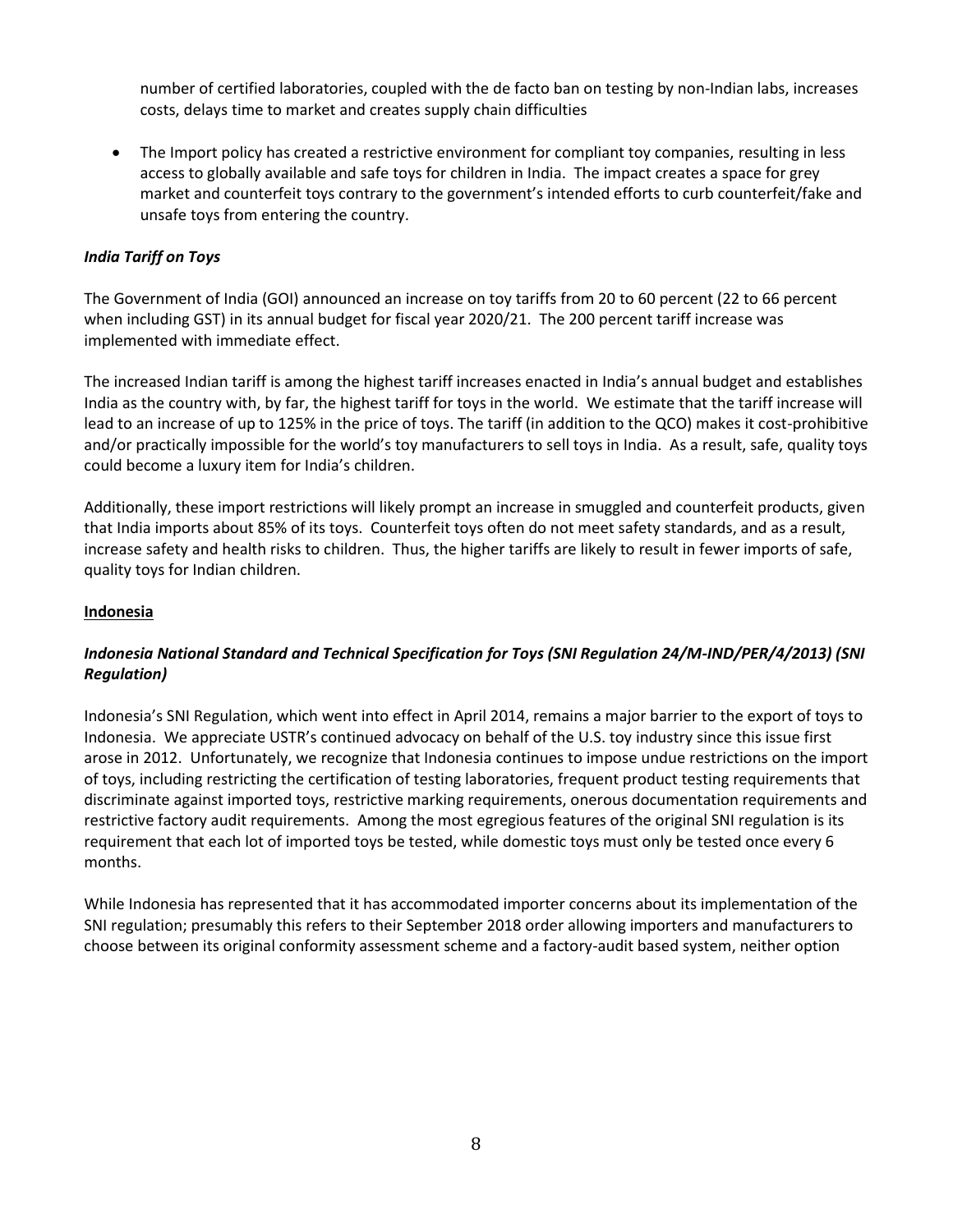presents the toy industry with a workable solution.<sup>2</sup> The alternate scheme ("Scheme 5") which was intended to address the discriminatory treatment for testing requirements between imported and domestically manufactured toys, remains oppressively burdensome, entailing factory audits, inspections and laboratory testing.

Both the original SNI regulation and Scheme 5 continue to discriminate against imported toys. Furthermore, Indonesia continues to refuse to accept test results from (ILAC-)accredited foreign laboratories. This requires incountry testing in Indonesia, adding to costs and delays in completing the conformity assessment process.

## **Kingdom of Saudi Arabia**

# *Saudi Arabian Standards Organization (SASO) SALEEM SABER Certification and Conformity Assessment System*

The U.S. toy industry remains concerned about the implementation of SALEEM SABER (SABER), the electronic certification and conformity assessment system by SASO. The SABER system went into effect in January 2018, and SASO began enforcing the SABER system for different categories of imported goods in June 2018. SASO implemented SABER for the import of toys in April 2019; following a transition period, the system became mandatory for all imported toys in October 2020.

The transition phase of the SABER system has proven cumbersome, expensive and time consuming, consistent with the concerns the industry has raised on this issue since its inception. In fact, the European toy industry estimated that 2019 exports of toys from the EU to Saudi Arabia decreased by as much as 90% since the April 2019 implementation, illustrating the unworkability of the SABER for toys. The requirement to obtain product GCTS symbols and certifications for toys by item type means that importers face substantial, and possibly prohibitive, expenses in attempting to import toys, as well as unnecessary administrative difficulties in dealing with the SABER system. Among some of the problems are:

- Notified bodies (NBs) certified by SASO have applied requirements for physical samples of products inconsistently, in some cases requiring physical samples of all products in a group to be tested while in others only requiring representative samples. In addition, notified bodies have often required importers to provide redundant information, such as additional photos of already certified products, increasing time and bureaucratic burdens unnecessarily.
- We appreciate that SASO officials have acknowledged that the notified bodies should be more consistent and recognized that notified bodies may have self-serving incentives to utilize the system to generate unnecessary fees. We believe SASO should enforce greater oversight on the notified bodies to ensure that they are consistent in their application of the conformity assessment requirements and refrain from imposing unnecessary requirements and/or costs on importers. We urge SASO to monitor

<sup>&</sup>lt;sup>2</sup> Further, the U.S. toy industry disagrees wholly with a recent statement by Indonesia BSN claiming success, and "accommodation" of the trade concerns raised by the international industry, as it relates to this regulation:

*<sup>&</sup>quot;One of the achievements that has been successfully made is that the application of compulsory SNI for children's toys is not raised as a trade concern by other countries which has become a prolonged issue since 2011. This means that the efforts made by Indonesia have been able to accommodate the interests of business actors both at home and abroad. as well as the application of the principle of non-discrimination in accordance with the WTO TBT agreement."*

Source: Strengthening Indonesia Interests Through the WTO TBT Committee's Forum (dated March 03, 2020) on the BSN website.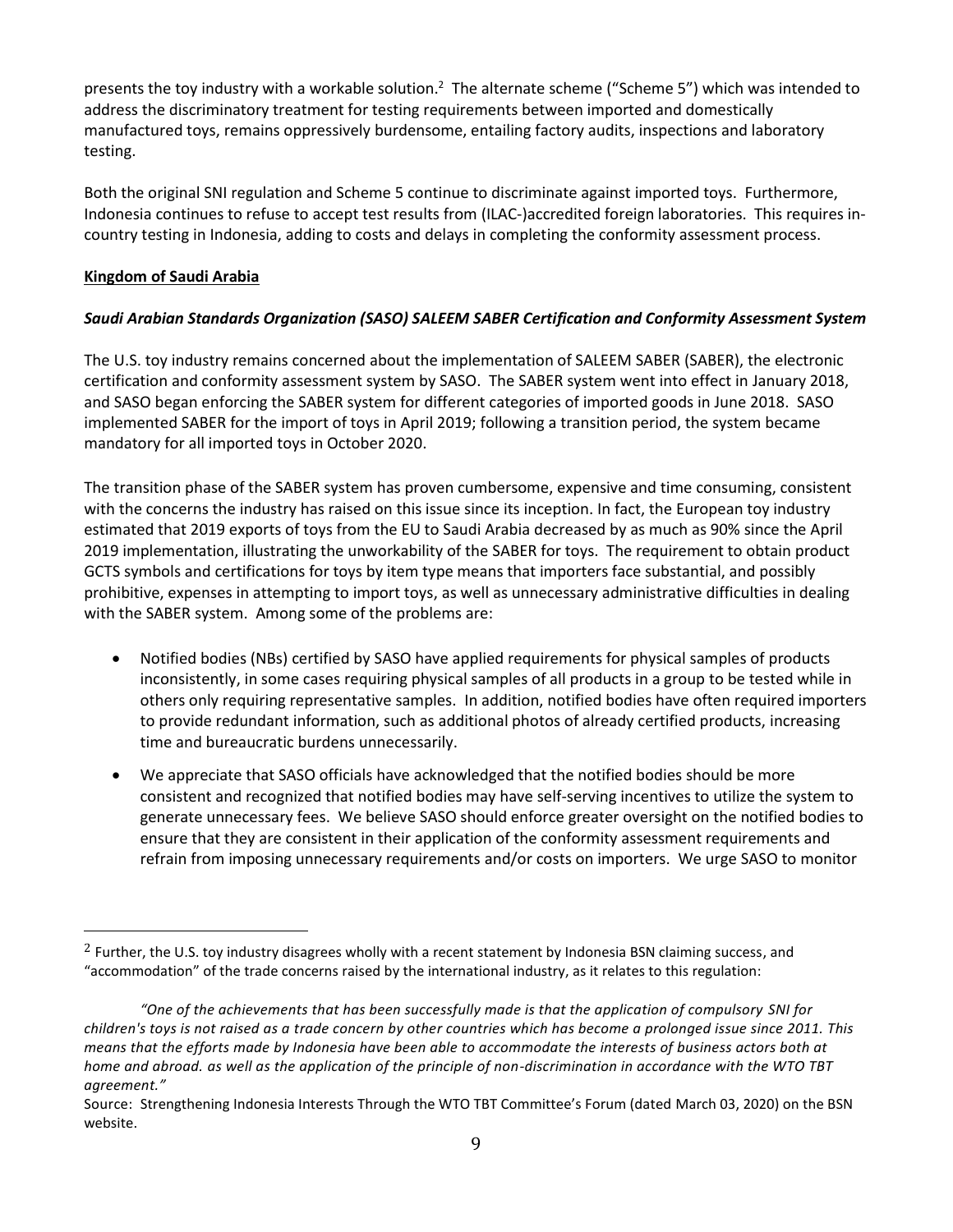the notified bodies closely and proactively to ensure that they are consistent and transparent in administering the conformity assessment requirements.

• The mandatory product registration process continues to require detailed and sometimes proprietary information from companies with respect to their products, some of which are in development. Aside from the burden of providing photos and other detailed commercial information on upcoming products, the potential public exposure of such confidential business information puts companies at great financial risk. SASO should limit its requirement that companies provide photos and unnecessarily detailed commercial information on products, particularly those in development, to protect business proprietary information.

#### **Additional Issues of Concern**

In addition to the key issues faced by the toy industry which we have outlined above, The Toy Association is monitoring the following emerging issues that pose challenges to the U.S. toy industry:

#### *Canada: Toxic Substance Designation for Plastic Manufactured Items*

On October 19, 2020, the Government of Canada published a proposed Order (Canada Gazette, Part I, Volume 154, Number 41) to add "plastic manufactured items" to Schedule 1 of the *Canadian Environmental Protection Act*, 1999 (CEPA) in accordance with the precautionary principle. It has been introduced as part of the government's regulatory process to establish a national ban on single-use plastic products (SUP). Once finalized, the proposed Order would grant the government the authority to develop risk management measures under CEPA for "plastic manufactured items" throughout their entire lifecycle.

The government has defined "plastic manufactured items" as items "made of plastic formed into a specific physical shape or design during manufacture, and have, for their intended use, a function or functions dependant in whole or in part on their shape or design. They can include final products, as well as components of products." The Government of Canada has detailed a position that "all plastic manufactured items have the potential to become plastic pollution." As detailed in the Order, the proposed SUP ban does not impact toy manufacturers directly; however, the precedent of using the CEPA Toxic Substance List under Schedule 1 to regulate finished products is very concerning and unwarranted.

CEPA is designed to be used for chemical management, not for leakage of plastic waste into the environment or for finished products. The Government of Canada's proposed Schedule 1 listing goes beyond the intent for how CEPA was originally structured to regulate "substances" as detailed in the Act. Attempting to regulate "plastic" as a category under Schedule 1 ignores the myriad differences between the multiple plastic substance classes. Effectively, the government's proposed classification for "plastics" under CEPA is analogous to regulating "metal" without considering the differences between "steel" and "aluminium".

The addition of "plastic manufactured items" to CEPA's Toxic Substances List would compromise the integrity of the regulatory mechanisms which Health Canada and industry apply to ensure safe toys. A Schedule 1 toxic designation for "plastic manufactured items" will create confusion on the safety of plastics in general and how they are used in consumer products. In particular, it misrepresents the safety of plastics as used in toys, since these materials are often the safest choice for young consumers – and subject to stringent standards for material safety and durability. The toy industry remains committed to working with the Government of Canada to ensure that Canada's product safety regime delivers the intended health and safety benefits to consumers, but this must be done through the regulatory system which was designed to ensure product safety. A Schedule 1 toxic substance listing of "plastic manufactured items" puts the integrity of this regulatory framework in doubt.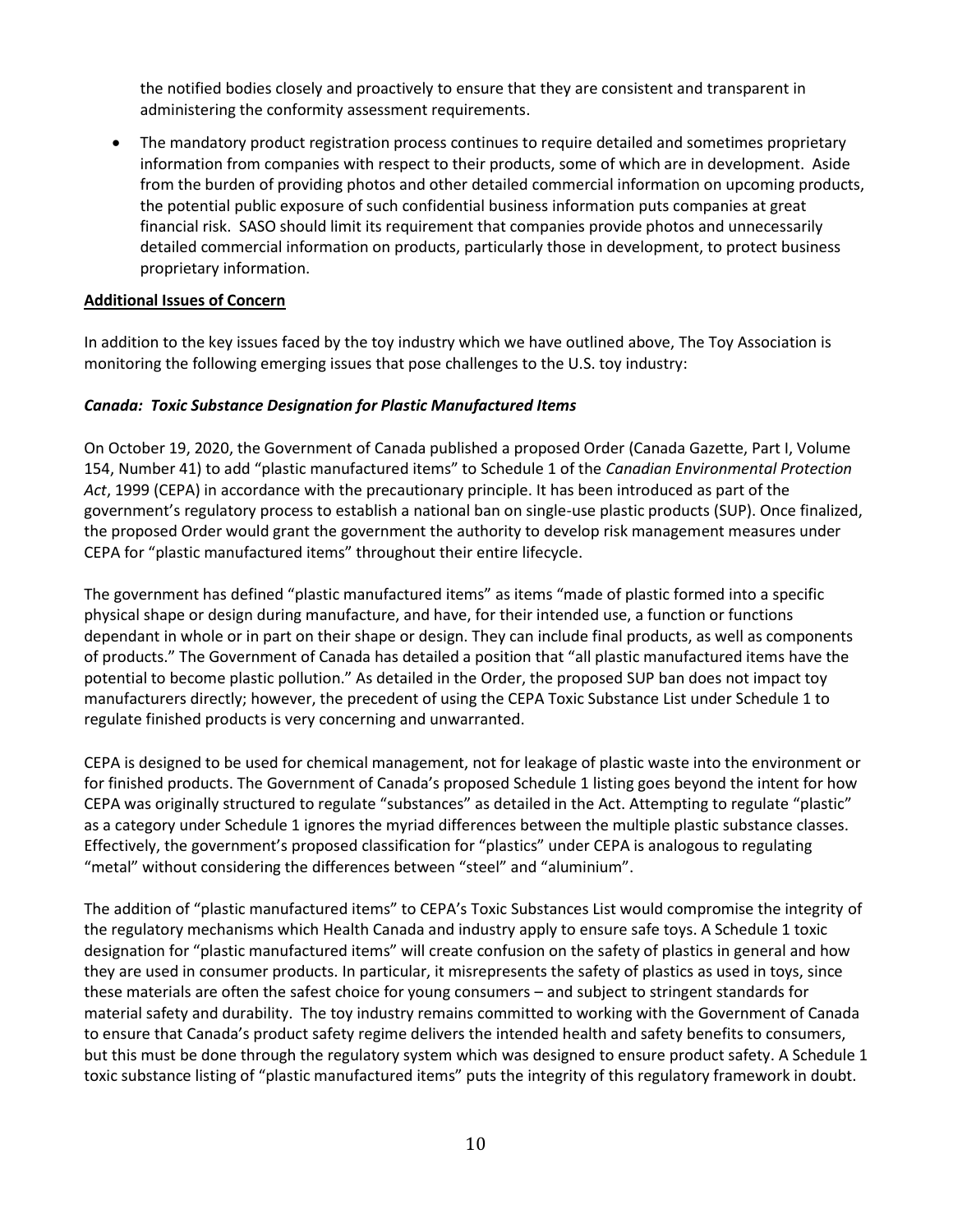# *Republic of Korea Proposed Act on the Promotion of Saving and Recycling of Resources*

The Republic of Korea is proposing an amendment to its Act on the Promotion of Saving and Recycling of Resources that would make it mandatory to label the material and packaging method, including space ratio and amount of packaging, on the surface of packages. The proposed amendment would also include a substantial fine. While the objective of the proposal to reduce packaging waste is commendable, its implementation would result in substantial costs and supply chain burdens of toys to the Republic of Korea because it would impose country-specific labeling requirements.

# *Russia/Eurasian Economic Union Draft Amendments to the Technical Regulation of the Customs Union "On the Safety of Packaging"*

The Eurasian Economic Union is considering a draft amendment on the safety of packaging, the stated purpose of which is to harmonize packaging requirements in the Union, to ensure public safety and prevent deceptive practices and claims being included on packaging. While The Toy Association supports these general goals, it is concerned that the implementation of region-specific packaging regulations would result in substantial costs and supply chain burdens of toys to Russia and the Union because they would impose country-specific labeling requirements.

### *The United Kingdom (UK): Brexit-related changes*

With the UK's official exit from the European Union in January 2020 and the anticipated effective date of its independence from the EU trade policy scheme on January 1, 2021, we expect that challenges related to Brexit will continue to present themselves. The British Toy and Hobby Association has issued a report outlining some of the potential concerns and questions around the evolving situation. For example, among the issues that are most urgently becoming evident are the *UK Conformity Assessment Requirements*, which mandate a UK conformity assessment mark (UKCA) beginning in January 2022.

- This effective date incorporates a one-year grace period from the original requirement and, reportedly, will not impact existing stock on shelves.
- However, a UK address is also required on a toy (of either a UK-based manufacturer, company, brand, the UK importer, or the authorized representative) and this is mandated by January 1, 2021.
- The UK will require declaration of conformity with UK standards (e.g. BS EN 71 standards), for products to earn the UKCA mark.
- These requirements would be redundant, unnecessary and costly for products complying with the identical EU standards. Importantly, this Brexit-implementing requirement does not enhance product safety. Such country-specific conformity assessment requirements pose compliance difficulties, duplicative testing and needless costs. The UK should be encouraged to adhere to international safety norms by accepting international safety standards and existing conformity assessment practices, rather than re-creating a redundant system.

### **Conclusion**

The toy industry is committed to working with legislators and regulators in the United States and globally to reduce barriers to trade and to achieve the international alignment and harmonization of risk-based standards that will provide a high level of confidence that toys from any source can be trusted as safe for use by children. Standards alignment assures open markets between nations to maximize product availability and choice.